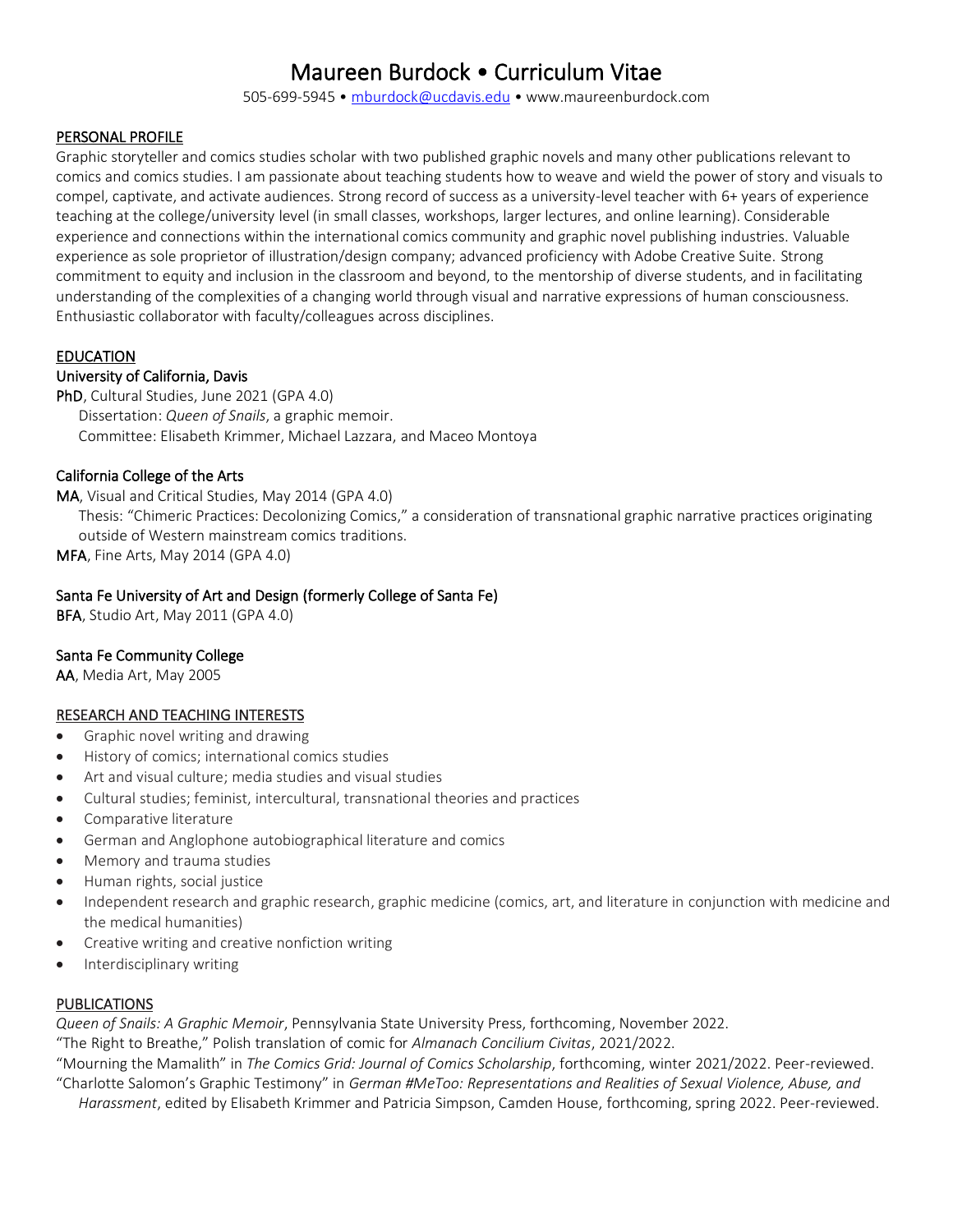- "Shapeshifters: Metamorphosing Transgenerational Trauma through Comics," in *Contested Selves: Life Writing and German Culture*, eds. Elisabeth Krimmer and Katja Herges, Camden House, May 2021. Peer-reviewed.
- "The Right to Breathe," comic in *COVID Chronicles: A Comics Anthology*, eds. Rich Johnson and Kendra Boileau, Penn State University Press, February 2021.
- "Men-o-pause," comic in *Menopause: A Comic Treatment*, ed. MK Czerwiec, Penn State University Press, August 2020.
- "Desire Paths: PathoGraphics and Transgenerational Trauma," in *PathoGraphics: Narrative, Aesthetics, Contention, Community*, eds. Susan Merrill Squier and Irmela Krueger-Fuerhoff, Pennsylvania State University Press, 2020. Peer-reviewed.
- "Pathways: A Graphic Meditation" in *Studies in Comics*, Vol. 7, Issue 2, December 2016.
- "Walking Home: A Feminist Tracing of Home and Belonging," in *Sentient Performativities of Embodiment: Thinking alongside the Human*, eds. Hunter, Lynette, Elisabeth Krimmer, and Peter Lichtenfels, Lexington Books, 2016. Peer-reviewed.
- *Feminist Fables for the Twenty-first Century: The F Word Project*, with foreword by Trina Robbins, and with introductions by Sarah Lightman, Gabriel De Pablo, Francisco Arce, Halima Mohammed Abdel Rahman, Rubina Cohen, David Opiyo, Helen Concannon, Norah Sirma, and Ester Korir, McFarland, 2015.
- "Labradoodle or Lion-Snake? Comics as Folkloric Tradition" in *Sightlines*, San Francisco: California College of the Arts, Visual and Critical Studies Department, 2014.
- "Interview with Amruta Patil, India's First Female Graphic Novelist," *Eleven Eleven Journal*, Spring 2014.
- "Kehinde Wiley, The World Stage: Israel," review of Painting Exhibition at San Francisco Contemporary Jewish Museum, *San Francisco MOMA Open Space Blog*, March 2013.
- "About Face," review of Photography Exhibition at Pier 24, *Art Practical Online Journal*, August 2012.
- "The F Word Project: Comics Cross Borders," *Lilith Magazine*, Seldon, NY, 2012; also published in *WomanHouse v.4.0 Catalog*, University of Nebraska, 2012.
- "If You Were a Graphic Novel, Where Would You Live?" *Graphic Novel Reporter Online Journal*, Op Ed piece, 2009.

#### FELLOWSHIPS AND AWARDS

*The Washington Post* Best Graphic Novels of 2021 (*COVID Chronicles: A Comics Anthology*) Will Eisner Award for best anthology (*Menopause: A Comic Treatment*—contributor), 2021 *The New York Times* Best Graphic Novels of 2020 (*Menopause: A Comic Treatment*—contributor), 2020 UC Davis Allen G. Marr Prize for Superior Dissertation Work, 2021 Provost's Dissertation Year Fellowship, UC Davis, 2019-2020 Cultural Studies Graduate Group Summer Funding, Special Projects, UC Davis, 2016 Provost's Fellowship in the Arts, Humanities, and Social Sciences, UC Davis, 2014-2015 Visual and Critical Studies Program summer travel award, California College of the Arts, 2013 Freedom to Create International Competition, highly commended artist, 2010 Southwest Book Design & Production Award winner, graphic novel category, 2010 London International Creative Competition, short list award for professional illustration, 2009 Judy Chicago/Through the Flower, Feminist Artists Under Forty Competition, top prize, 2008 *Communication Arts* 46th Annual Illustration Exhibition Award of Excellence, 2005

#### **PRESENTATIONS**

"Graphic Narratives and Trauma: Confronting Sexism and Domestic Violence," MLA Conference, January 2022.

- "Health (S)care" Panel, Toronto Comic Arts Festival, Toronto, Ontario (virtual), May 2021.
- "There Is a Crack in Everything," Graphic Medicine Conference, Brighton and Sussex Medical School, Brighton, United Kingdom, July 2019.
- "Comics and Medicine: Communicating the Nuances of Intimate and Vulnerable Experiences through Words and Images," San Francisco State University Panel Discussion, San Francisco, California, September 2018.
- "Mapping a Graphic Dissertation," Graphic Medicine Conference, Center for Cartoon Studies, White River Junction, Vermont, August 2018.
- "Schneckenkönigin (Queen of Snails)," PathoGraphics International conference: Stories of Illness/Disability in Literature and Comics: Intersections of the Medical, the Personal, and the Cultural, Friedrich Schlegel Graduiertenschule für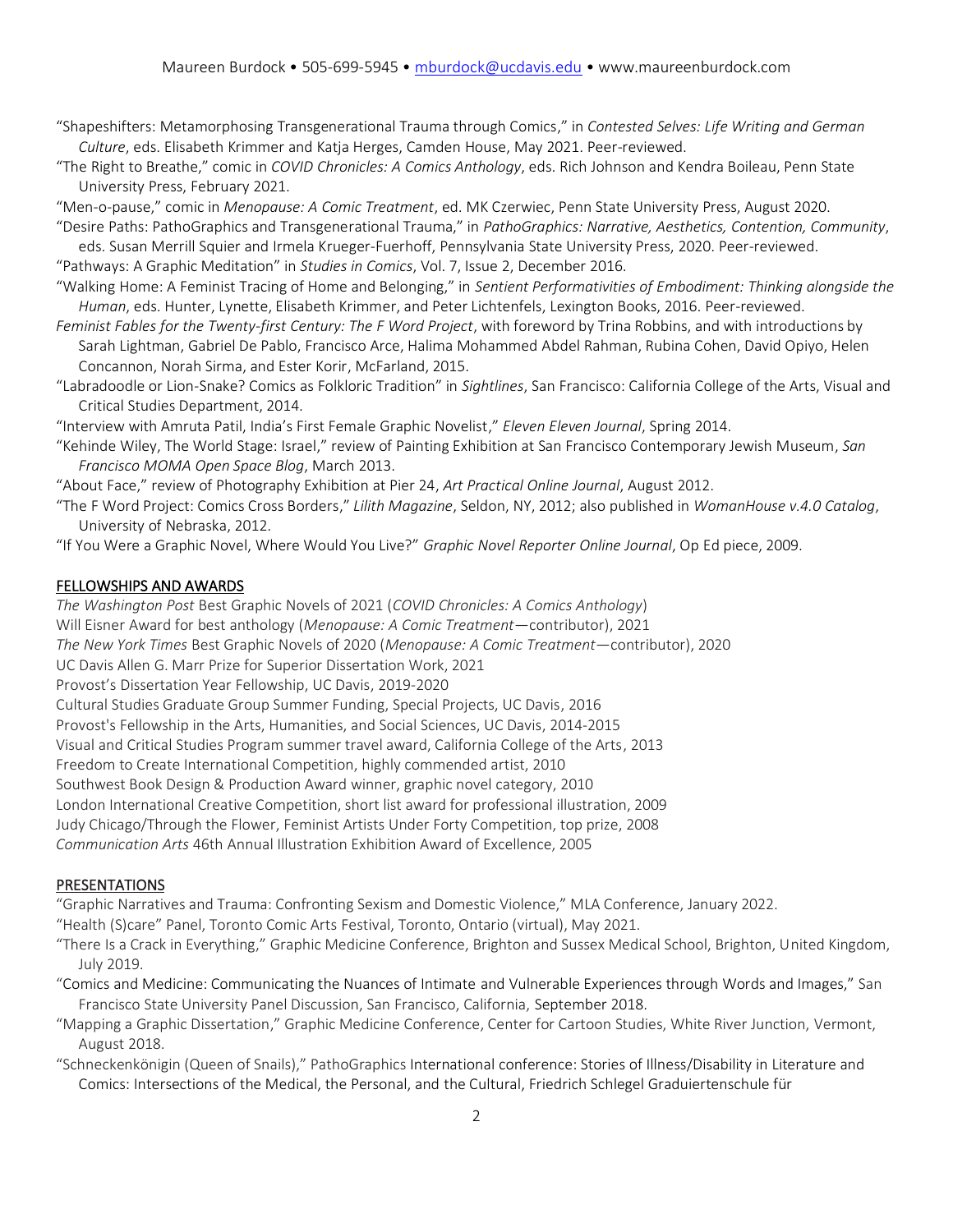literaturwissenschaftliche Studien in Berlin, Germany, October 2017.

- "Shapeshifters: Fluid Self-Representations in Women's Comics," seminar on German life writing, German Studies Association Conference, Atlanta, Georgia, April 2017.
- "Purposeful Play: Visual Journaling Workshop," Graphic Medicine Conference, Seattle Public Library, Seattle, Washington, June 2017.
- "Memory Lines: Retracing Female Ancestral Stories of World War Two Era Germany," Comics and Memory Conference, Nordic Network for Comics Research Conference, Ghent University and University of Liège (ACME) and KU Leuven, Ghent, Belgium, April 2017.
- "Wonder Woman and Beyond," Queers and Comics Conference, CLAGS: Center for LGBTQ Studies, City University of New York, New York, New York, May 2015.

"Developing the *Feminist Fables,*" Graphic Medicine Conference, UC Riverside, Riverside, California, July 2015.

"Along Racial Lines: Maureen Burdock and Nancy Cato in Conversation," Emerging Scholars Series, SF Queer Cultural Center, San Francisco Cartoon Art Museum, San Francisco, California, September 2014.

"Queer Cartoonists Panel," Alternative Press Expo, San Francisco, California, September 2014.

- "Chimeric Practices: Decolonizing Comics," Annual Visual and Critical Studies Symposium, California College of the Arts, San Francisco, California, May 2014.
- "Women in Comix Then and Now: San Franciscan Cartoonists from the 1970s to the Present," Roundtable Forum, Visual and Critical Studies Department, California College of the Arts, San Francisco, California, November 2013.
- "The F Word Project: Building Coalitions through Comics," Sex, Gender, Queer Theory Symposium, Visual and Critical Studies, California College of the Arts, San Francisco, California, Fall 2012.

"The F Word Project," Laydeez Do Comics Forum, Thought Bubble Conference, Leeds, United Kingdom, Fall 2010.

#### TEACHING EXPERIENCE

Facilitator, CHART (Culture, History, Art, Reconciliation, Truth) Project in Santa Fe, a project by the City of Santa Fe to foster mutual understanding of shared values among Santa Fe individuals, organizations, and groups of diverse backgrounds. Fall 2021 — Present

Graduate Instructor (Responsible for planning and teaching multidisciplinary thematic and theoretical courses, developing web content for online portions of courses, holding office hours, and grading), UC Davis.

- "War and Protest, Great Books of the Modern World," Comparative Literature Department, Fall 2020
- "Human Rights, Genocide, and the Graphic Novel," Human Rights Program, Summer 2018
- Expository Writing, University Writing Program: taught online and in traditional classrooms from Fall 2015 through Fall 2017

Teaching Assistant (Responsible for holding office hours, grading papers, and communicating with students), UC Davis.

- Revolutions! (Professor Sven-Erik Rose, German and Comparative Literature), Spring 2019
- Witches: Myth and Historical Reality (Professor Elisabeth Krimmer, German Literature), Spring 2018 and Winter 2019, Spring 2021
- Off with Their Heads: Fairy Tales from Brothers Grimm to Walt Disney (Professor E. Krimmer), Fall and Winter 2018, Winter 2021

Teaching Assistant for Painting (Worked with students as a group in class and one on one as they developed oil and acrylic painting techniques; helped evaluate student's work and their portfolio development over the course of the term), California College of the Arts, spring 2012

Instructor for Print Design and Production (Designed and taught a course on digital design for print production; taught Adobe Creative Suite fundamentals, basic design and concept development, and mentored students of varying experiences and abilities as they planned and actualized final printed projects), Northern New Mexico College, Española, New Mexico, 2004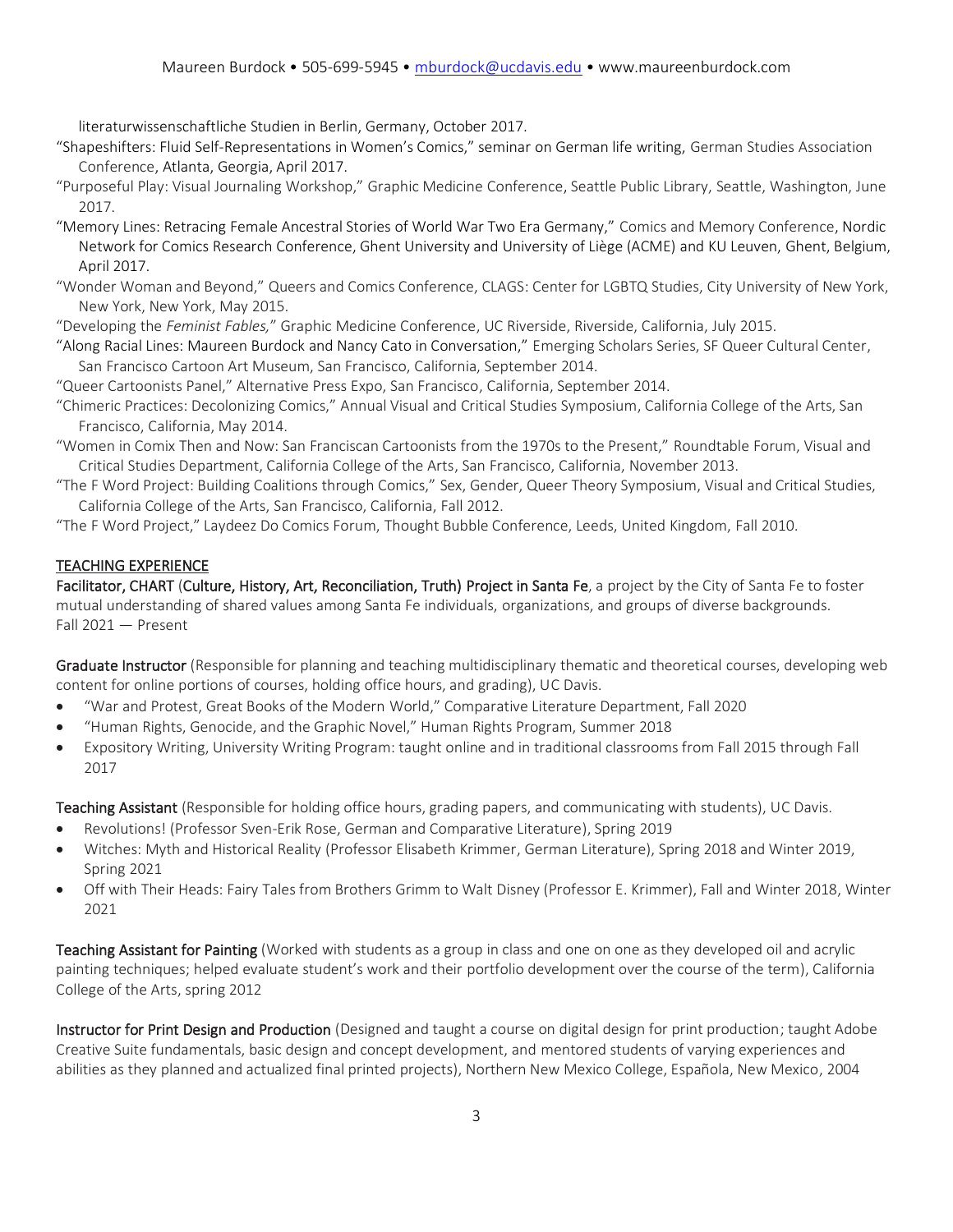## Guest Lectures, Arts and Humanities

Queer comics discussion; Elon University, Elon, North Carolina, Spring 2021

Online lecture on my graphic narrative, *Marta & the Missing*, for course on "Decolonizing Comics: Latinx Graphic Narratives in the US," Spanish Literature Department, Cornell College, Iowa, Fall 2020

- Lecture on cross-border comics and gender-based violence, Spanish & Portuguese Literature Department, UC Davis, Professor Diana Aramburu, Fall 2018
- Lecture about my artistic response to gender-based violence, Humanities Department, UC Davis, Professor Diana Aramburu, Spring 2018
- Presentation on my nontraditional (graphic narrative form) dissertation prospectus, Cultural Studies Graduate Group, UC Davis, Professor Caren Kaplan, Spring 2018

Art practice and process lecture; critique with individual students, Art Department, UC Davis, Professor Robin Hill, Winter 2018 Guest Lecture for art therapy students; Southwestern College Graduate School, Santa Fe, New Mexico, Spring 2010

## Museum Education Intern, Georgia O'Keeffe Museum Education Annex, 2010

Developed and taught a variety of courses for all ages. Classes and workshops included charcoal, pencil, and pastel drawing techniques, visual journaling, and comics.

## Workshop Facilitator, Art, Comics, and Writing, numerous venues in New Mexico and internationally

Comics Workshop for Youth, Littleglobe Community Project, Santa Fe, New Mexico, 2011

Cross-Border Comics Workshops with Seis Cinco Seis Collective, numerous locations around New Mexico, incl. Santa Fe University of Art Design, Santa Fe, New Mexico, 2010

Comics and Graphic Novel Workshop, Diwar Bookstore, Cairo, Egypt, 2010

Charcoal and Pastel Workshop Series, Georgia O'Keeffe Museum, Santa Fe, New Mexico, 2010

Program for Teen Poets, New Mexico Children, Youth, and Families Global Fund for Education, New Mexico, 2010

"Drawing Comics" Summer Course, Middle School Girls, National Hispanic Cultural Center, Albuquerque, NM, 2010

"Pop-Up Superheroes/Superheroines" Workshop, sponsored by US Consulate in Ciudad Juarez, Mexico, 2010

Comics and Story Workshop, sponsored by Littleglobe, Ojo Encino Dine Reservation, New Mexico, 2010

Georgia O'Keeffe Museum Program for Families and Teen Girls, Dine Reservation, Newcomb, New Mexico, 2010

Minicomix Workshop Series, United World College and Veterans' Art Project, Las Vegas, New Mexico, 2010

- "Superheroes/Superheroines," Gear Up New Mexico, US Department of Education, Spring Conference, Hyatt Resort, Bernalillo, New Mexico 2010
- "Create Your Own Superheroine/Superhero Comic Books" Workshop Series for Teens, National Hispanic Cultural Center, Sponsored by Littleglobe, Albuquerque, 2010

"Graphic Novel Workshop: History and How-To," Workshop for Adults, Georgia O'Keeffe Museum, Santa Fe, New Mexico, 2009

- "Be Your Own Superheroine," Art Therapy Pilot Project for Adult Sexual Abuse Survivors, sponsored by Southwestern College Counseling Center, Santa Fe, New Mexico, 2009
- "Tell Your Own Story" Free Comics Workshop for Girls and Women, Seis Cinco Seis Comics Collective, Ciudad Juarez, Mexico, 2009

## PROFESSIONAL INVOLVEMENT

## *Studies in Comics* Editorial Board Member

Winter 2021 – Present

Review international graphic narratives with themes of memory, conflict, and trauma

## Decolonizing Comics Discussion Group

Co-Founder and organizer, UC Davis, 2016 – Present

• Founded group attended by students and faculty from various disciplines

- Promoted and organized regular meetings
- Invited speakers and facilitated discussions

# Laydeez Do Comics Forum

Founder of first US chapter of London-based comics forum, San Francisco, California, 2010 – 2015

- Organized monthly meetings
- Invited speakers, panelists
- Facilitated meetings, discussions